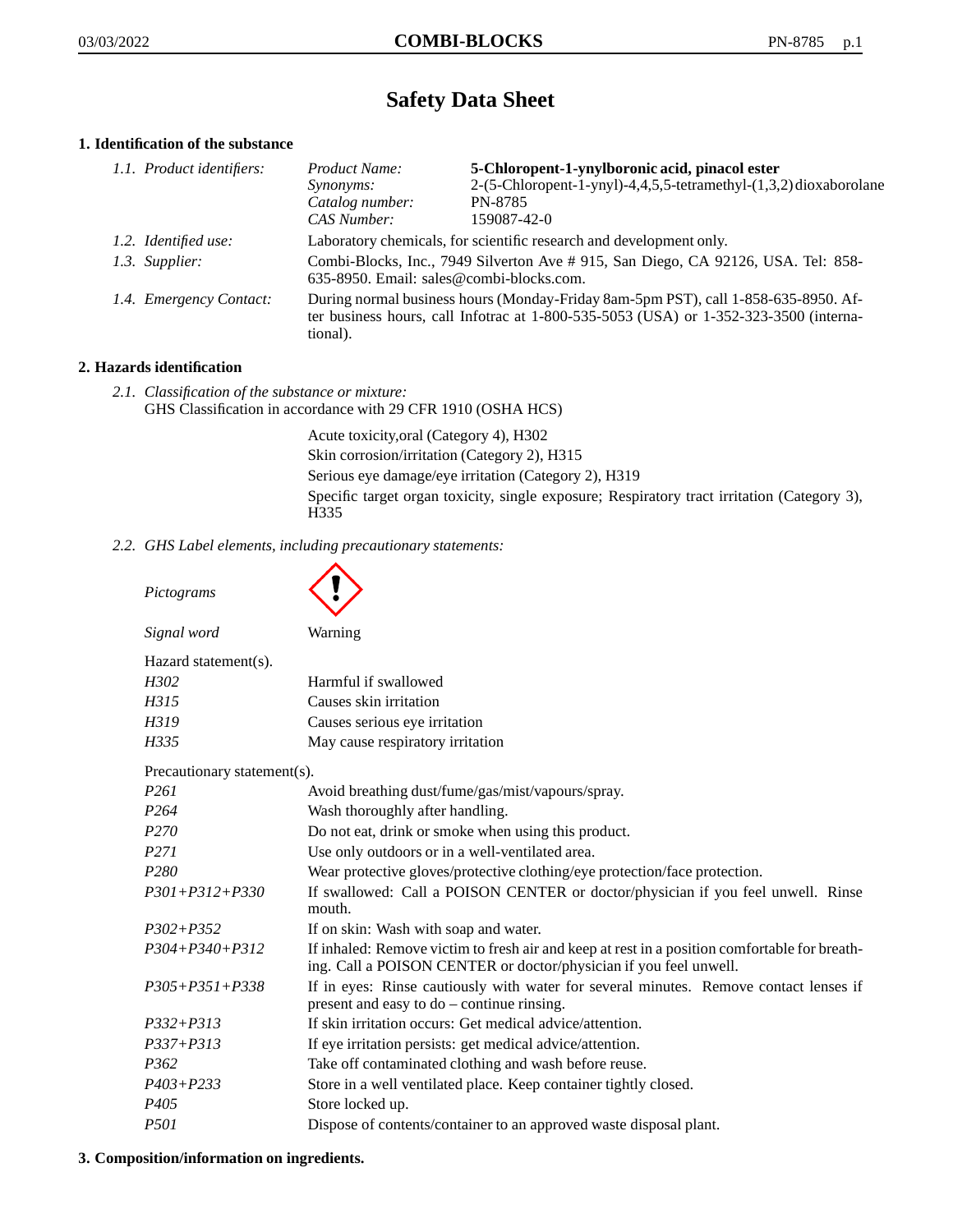*3.1. Substances*

| OMPONEN'I                                                                                                                                                                                        | ATION<br>CLASSIFICAT                            | ATION<br>JNCENTRAT |
|--------------------------------------------------------------------------------------------------------------------------------------------------------------------------------------------------|-------------------------------------------------|--------------------|
| . pinacol ester<br>Chloropent-1-ynylboromic acid,<br>ו-ר                                                                                                                                         | H335<br>H310<br><sup>1302.</sup><br><b>H3I5</b> | 100<br>__          |
| the contract of the contract of<br>the contract of the contract of the<br>the contract of the contract of the<br>the contract of the contract of the contract of the contract of the contract of |                                                 |                    |

See Section 2 for full text of hazard statements.

# **4. First aid measures**

*4.1. Description of first aid measures.*

| General advice:          | Consult a physician. Show this safety data sheet to the doctor in attendance. Move out of<br>dangerous area.                                         |
|--------------------------|------------------------------------------------------------------------------------------------------------------------------------------------------|
| If inhaled:              | Remove victim to fresh air and keep at rest in a position comfortable for breathing. Call a<br>POISON CENTER or doctor/physician if you feel unwell. |
| In case of skin contact: | Wash with soap and water.                                                                                                                            |
| In case of eye contact:  | Rinse cautiously with water for several minutes. Remove contact lenses if present and<br>easy to $do$ – continue rinsing.                            |
| If swallowed:            | Call a POISON CENTER or doctor/physician if you feel unwell. Rinse mouth.                                                                            |

*4.2. Most important symptoms and effects, both acute and delayed:*

See Section 2.2 and/or in Section 11.

*4.3. Indication of any immediate medical attention and special treatment needed:* No data.

# **5. Fire fighting measures**

- *5.1. Extinguishing media:* Use dry sand, dry chemical or alcohol-resistant foam for extinction.
- *5.2. Special hazards arising from the substance or mixture:* Carbon monoxide, hydrogen chloride.
- *5.3. Advice for firefighters:* Wear self-contained breathing apparatus for firefighting if necessary.
- *5.4. Further information:* No data available.

#### **6. Accidental release measures**

- *6.1. Personal precautions, protective equipment and emergency procedures:* Ensure adequate ventilation. Use personal protective equipment.
- *6.2. Environmental precautions:* Should not be released into the environment. See Section 12 for additional ecological information.
- *6.3. Methods and materials for containment and cleaning up:* Sweep up or vacuum up spillage and collect in suitable container for disposal.
- *6.4. Reference to other sections:* Refer to protective measures listed in Sections 8 and 13.

# **7. Handling and storage**

- *7.1. Precautions for safe handling:* Avoid contact with skin and eyes. Avoid inhalation of vapour or mist. Keep away from sources of ignition - No smoking. Take measures to prevent the build up of electrostatic charge. For precautions see section 2.2.
- *7.2. Conditions for safe storage, including any incompatibilities:* Store refrigerated. Keep container tightly closed in a dry and well-ventilated place. Containers which are opened must be carefully resealed and kept upright to prevent leakage.
- *7.3. Specific end use(s):* Laboratory chemicals, for scientific research and development only.

# **8. Exposure Controls / Personal protection**

*8.1. Control parameters:*

*Components with workplace control parameters:* Contains no substances with occupational exposure limit values.

*8.2. Exposure controls:*

*Appropriate engineering controls:* Ensure that eyewash stations and safety showers are close to the workstation location. Ensure adequate ventilation, especially in confined areas. Use only under a chemical fume hood.

#### *Personal protective equipment:*

Eye/face protection: Wear appropriate protective eyeglasses or chemical safety goggles as described by OSHA's eye and face protection regulations in 29 CFR 1910.133 or European Standard EN166.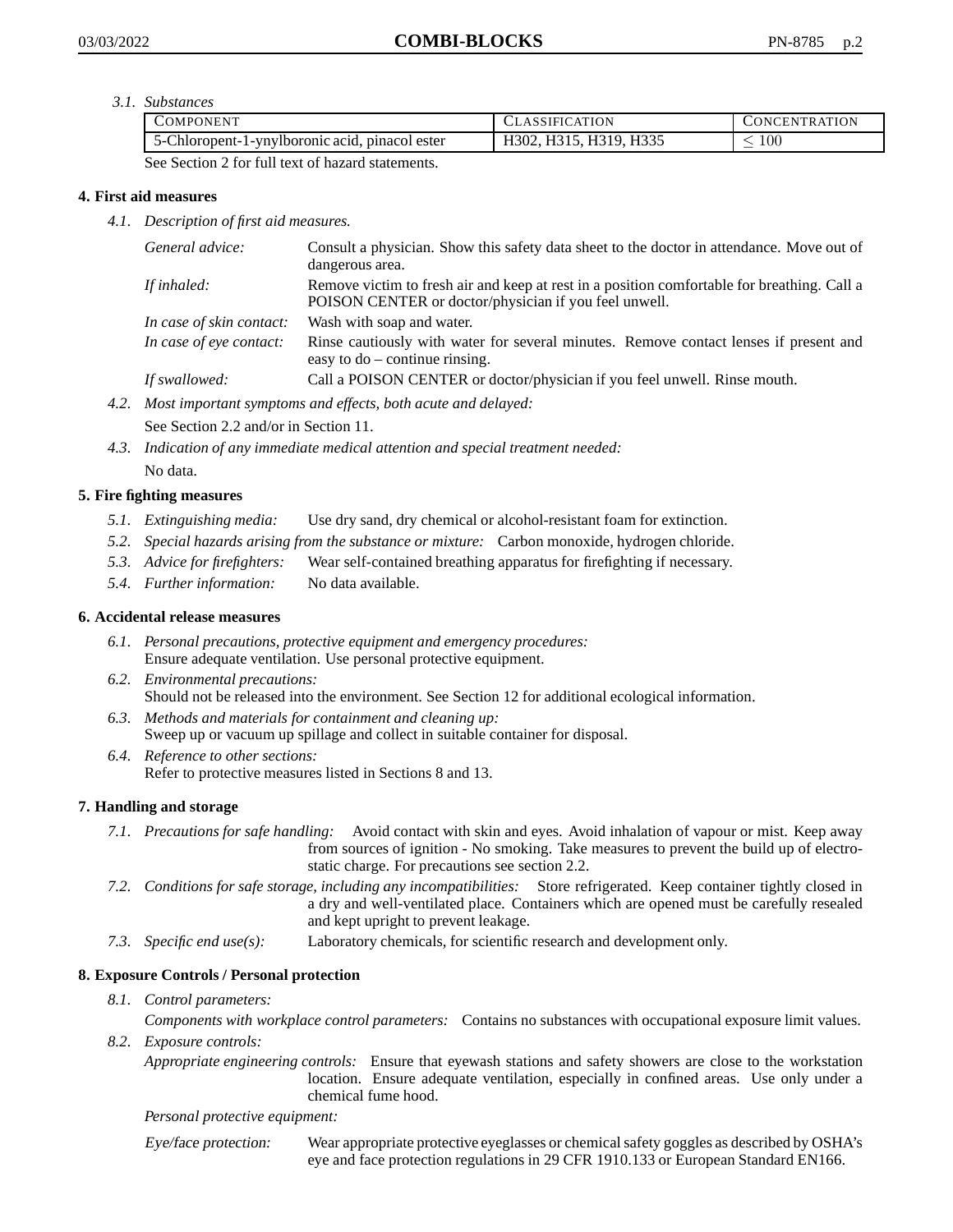| Skin protection:        | Handle with gloves. Gloves must be inspected prior to use. Use proper glove removal<br>technique (without touching glove's outer surface) to avoid skin contact with this product.                                                                  |
|-------------------------|-----------------------------------------------------------------------------------------------------------------------------------------------------------------------------------------------------------------------------------------------------|
|                         | Dispose of contaminated gloves after use in accordance with applicable laws and good<br>laboratory practices. Wash and dry hands                                                                                                                    |
| <b>Body Protection:</b> | Complete suit protecting against chemicals, Flame retardant antistatic protective clothing.<br>The type of protective equipment must be selected according to the concentration and<br>amount of the dangerous substance at the specific workplace. |
| Respiratory protection: | No protective equipment is needed under normal use conditions.                                                                                                                                                                                      |
|                         | Control of environmental exposure: Prevent further leakage or spillage if safe to do so. Do not let product enter<br>drains.                                                                                                                        |

# **9. Physical and chemical properties**

*9.1. Information on basic physical and chemical properties*

| (a)     | Appearance:                                   | No data            |
|---------|-----------------------------------------------|--------------------|
| (b)     | Odour:                                        | No data            |
| (c)     | Odour Threshold:                              | No data            |
| (d)     | pH:                                           | No data            |
| (e)     | Melting point/freezing point:                 | $30 - 40^{\circ}C$ |
| (f)     | Initial boiling point and boiling range:      | No data            |
| (g)     | Flash point:                                  | No data            |
| (h)     | Evaporatoin rate:                             | No data            |
| (i)     | Flammability (solid, gas):                    | No data            |
| (j)     | Upper/lower flammability or explosive limits: | No data            |
| (k)     | Vapour pressure:                              | No data            |
| (1)     | Vapour density:                               | No data            |
| (m)     | Relative density:                             | No data            |
| (n)     | Water solubility:                             | No data            |
| $\circ$ | Partition coefficient: n-octanol/water:       | No data            |
| (p)     | Auto-ignition:                                | No data            |
| (q)     | Decomposition temperature:                    | No data            |
| (r)     | Viscosity:                                    | No data            |
| (s)     | Explosive properties:                         | No data            |
| (t)     | Oxidizing properties:                         | No data            |

*9.2. Other safety information:*

| Formula          | $C_{11}H_{18}BClO_2$ |
|------------------|----------------------|
| Molecular weight | 228.5                |
| CAS Number       | 159087-42-0          |

## **10. Stability and reactivity**

| 10.1. Reactivity | No data |
|------------------|---------|
|                  |         |

- *10.2. Chemical stability* Stable under recommended storage conditions.
- *10.3. Possibility of hazardous reactions* No data
- *10.4. Conditions to avoid*
- *10.5. Incompatible material* No data.
- *10.6. Hazardous decomposition products:*

Hazardous decomposition products formed under fire conditions: Carbon monoxide, hydrogen chloride. Other decomposition products: No data In the event of fire: See Section 5.

#### **11. Toxicological information**

*11.1 Information on toxicological effects*

| Acute toxicity:            | Harmful if swallowed           |
|----------------------------|--------------------------------|
| Skin irritation/corrosion: | No data available.             |
| Eye damage/irritation:     | Causes serious eye irritation. |